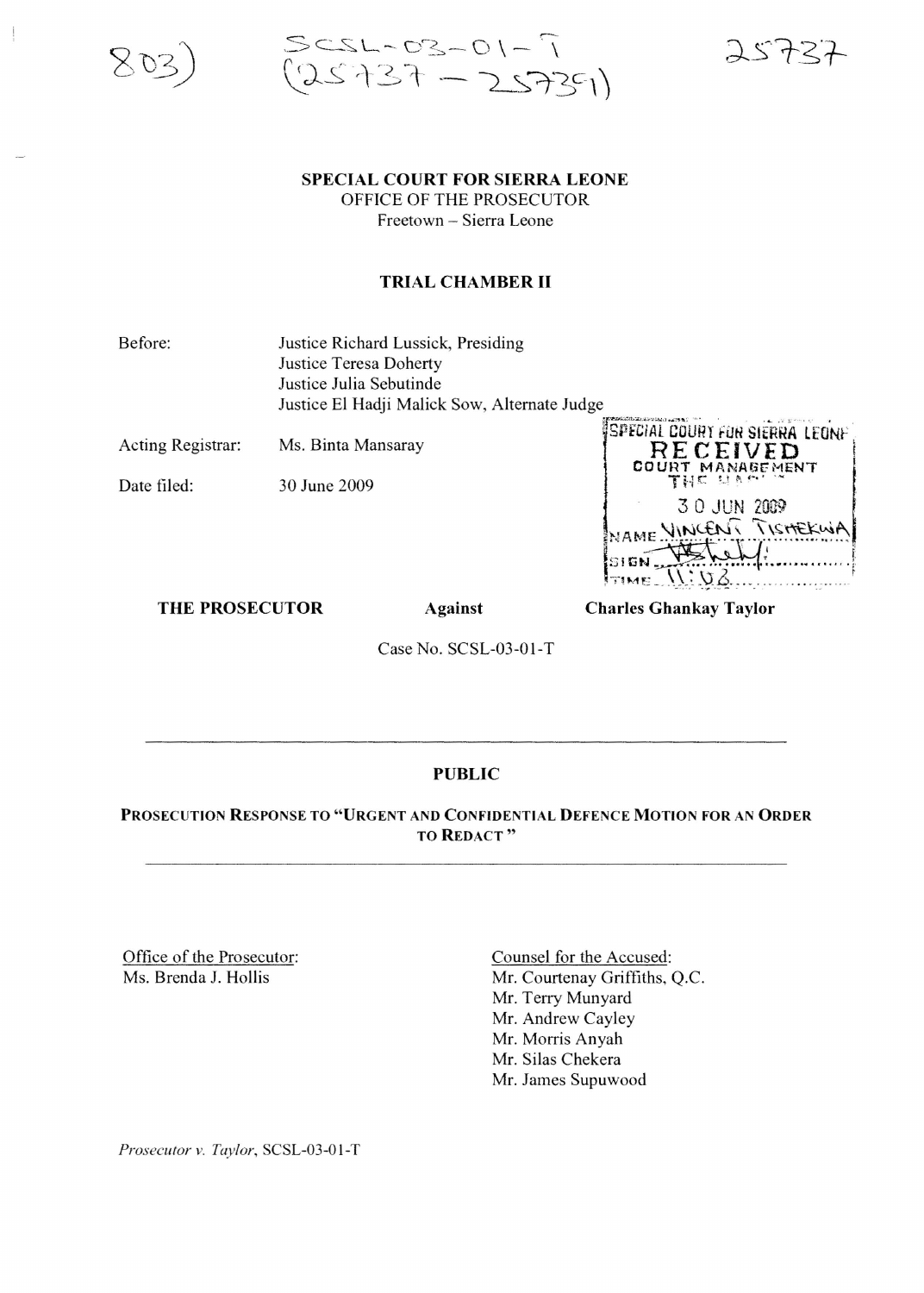

- 1. The Prosecution files this Response to the *"Urgent and Confidential Defence Motion for an Order to Redact*",<sup>1</sup> wherein the Defence seeks to remedy a description given in the public filing of its Exhibit List.<sup>2</sup>
- 2. The Prosecution notes with concern that the Motion seeks to rectify another in a pattern of failures by the Defence to protect non-public material. As the Motion seeks to remedy a violation of Rule 70 protections, the Prosecution joins with the Defence to respectfully request that the Trial Chamber grant the Motion in full.

Filed in The Hague, 30 June 2009 For the Prosecution,

Brenda J. Hollis Principal Trial Attorney

<sup>&</sup>lt;sup>1</sup> Prosecutor v. Taylor, SCSL-03-01-T-802, "Urgent and Confidential Defence Motion for an Order to Redact", 30 June 2009 ("Motion").

<sup>C</sup> *Prosecutor v. Taylor.* SCSL-03-0 I-T-800, "Public with Annex A and Confidential Annex S, Defence Rule *73ter* Filing of Exhibit List (Version II)," 26 June 2009.